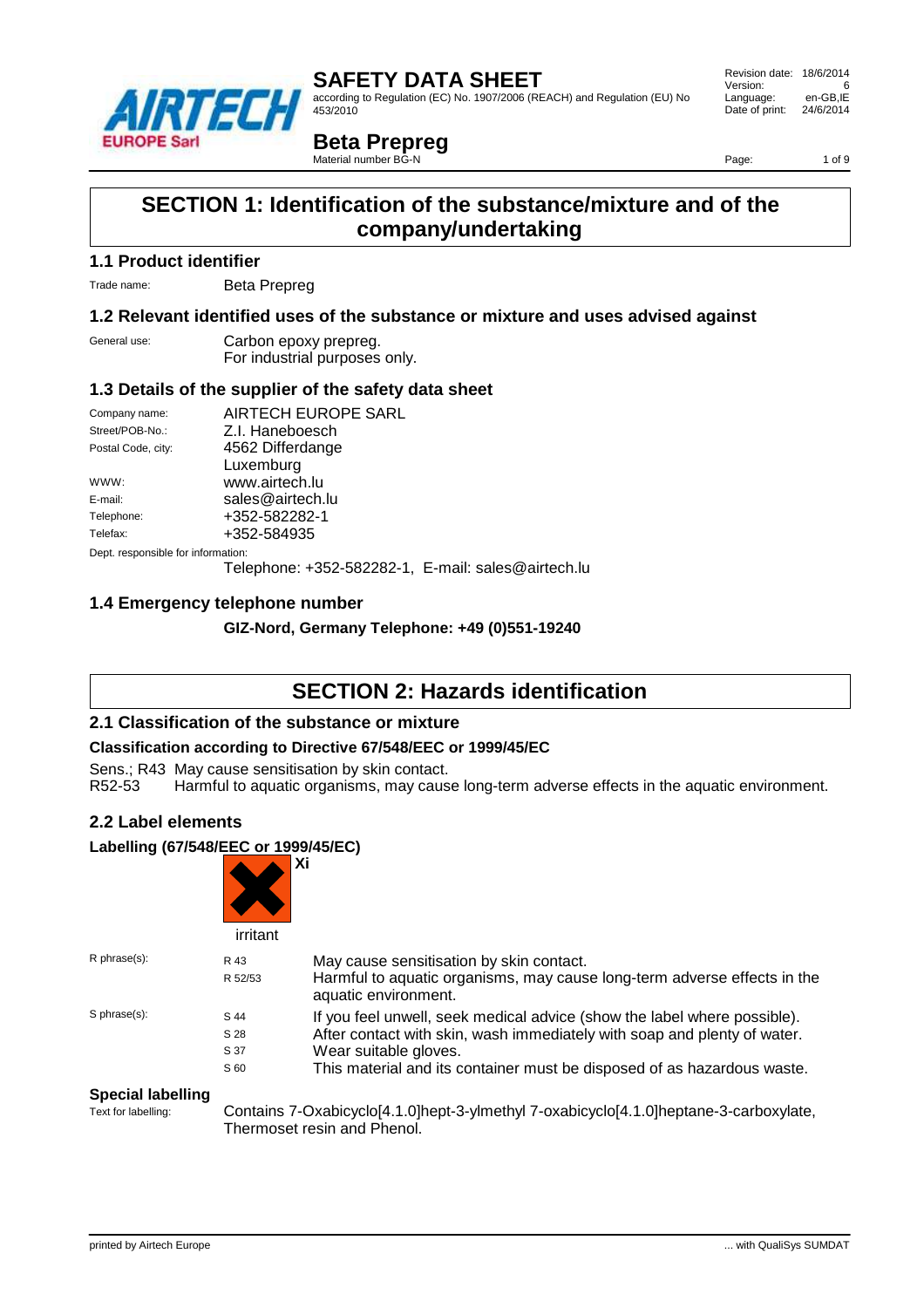

according to Regulation (EC) No. 1907/2006 (REACH) and Regulation (EU) No 453/2010

## **Beta Prepreg**

Material number BG-N

Page: 2 of 9

### **2.3 Other hazards**

Processing by heating can produce vapours.

Inhaling hazardous decomposing products can cause serious health damage. Processing, e.g. by cutting, sawing or grinding, can produce particles and dust. For risks which have to be observed thereby, see chapter 7: Handling, chapter 8: Exposure controls / personal protection and chapter 11: Toxicology.

# **SECTION 3: Composition / information on ingredients**

3.1 Substances: not applicable

#### **3.2 Mixtures**

Chemical characterization: Plastic film on the basis of carbon fibres and epoxy resin.

Hazardous ingredients:

| Ingredient                                                       | Designation                                                                                        | Content Classification                                                                                                                                                                                         |
|------------------------------------------------------------------|----------------------------------------------------------------------------------------------------|----------------------------------------------------------------------------------------------------------------------------------------------------------------------------------------------------------------|
| REACH 01-2119846733-44-xxxx<br>EINECS 219-207-4<br>CAS 2386-87-0 | 7-<br>Oxabicyclo[4.1.0]<br>hept-3-ylmethyl<br>7-<br>oxabicyclo[4.1.0]<br>heptane-3-<br>carboxylate | $<$ 15 % EU: Sens.; R43.<br>CLP: Skin Sens. 1; H317.                                                                                                                                                           |
| REACH 01-0000019919-xxxx<br>ELINCS 476-290-1                     |                                                                                                    | Thermoset resin < 10 % EU: Xi; R38. Sens.; R43. N; R51-53.<br>CLP: Skin Irrit. 2; H315.<br>Skin Sens. 1; H317.<br>Aquatic Chronic 2; H411.                                                                     |
| REACH 01-2119471329-32-xxxx<br>EINECS 203-632-7<br>CAS 108-95-2  | Phenol                                                                                             | < 0,5 % EU: C; R34. Muta. Cat. 3; R68.<br>T; R23/24/25. Xn; R48/20/21/22.<br>CLP: Acute Tox. 3; H301.<br>Acute Tox. 3; H311.<br>Acute Tox. 3; H331.<br>Skin Corr. 1B; H314. Muta. 2; H341.<br>STOT RE 2; H373. |

# **SECTION 4: First aid measures**

#### **4.1 Description of first aid measures**

| In case of inhalation:   | In case of inhalation of decomposition products, affected person should be moved into<br>fresh air and kept still. Immediately get medical attention. |
|--------------------------|-------------------------------------------------------------------------------------------------------------------------------------------------------|
|                          | In case of troubles after inhalation of dust:<br>Move victim to fresh air. Consult physician immediately.                                             |
| In case of skin contact: | Wash with generous amount of water and soap.<br>In case of skin reactions, consult a physician.                                                       |
| After eye contact:       | Immediately flush eyes with plenty of flowing water for 10 to 15 minutes holding eyelids<br>apart. Subsequently consult an ophthalmologist.           |
| After swallowing:        | Never give anything by mouth to an unconscious person. Rinse mouth with water. Do not<br>induce vomiting. Seek medical attention.                     |
|                          | 4.2 Most important symptoms and effects, both acute and delayed                                                                                       |

May cause an allergic skin reaction. May cause irritations.

#### **4.3 Indication of any immediate medical attention and special treatment needed**

Treat symptomatically.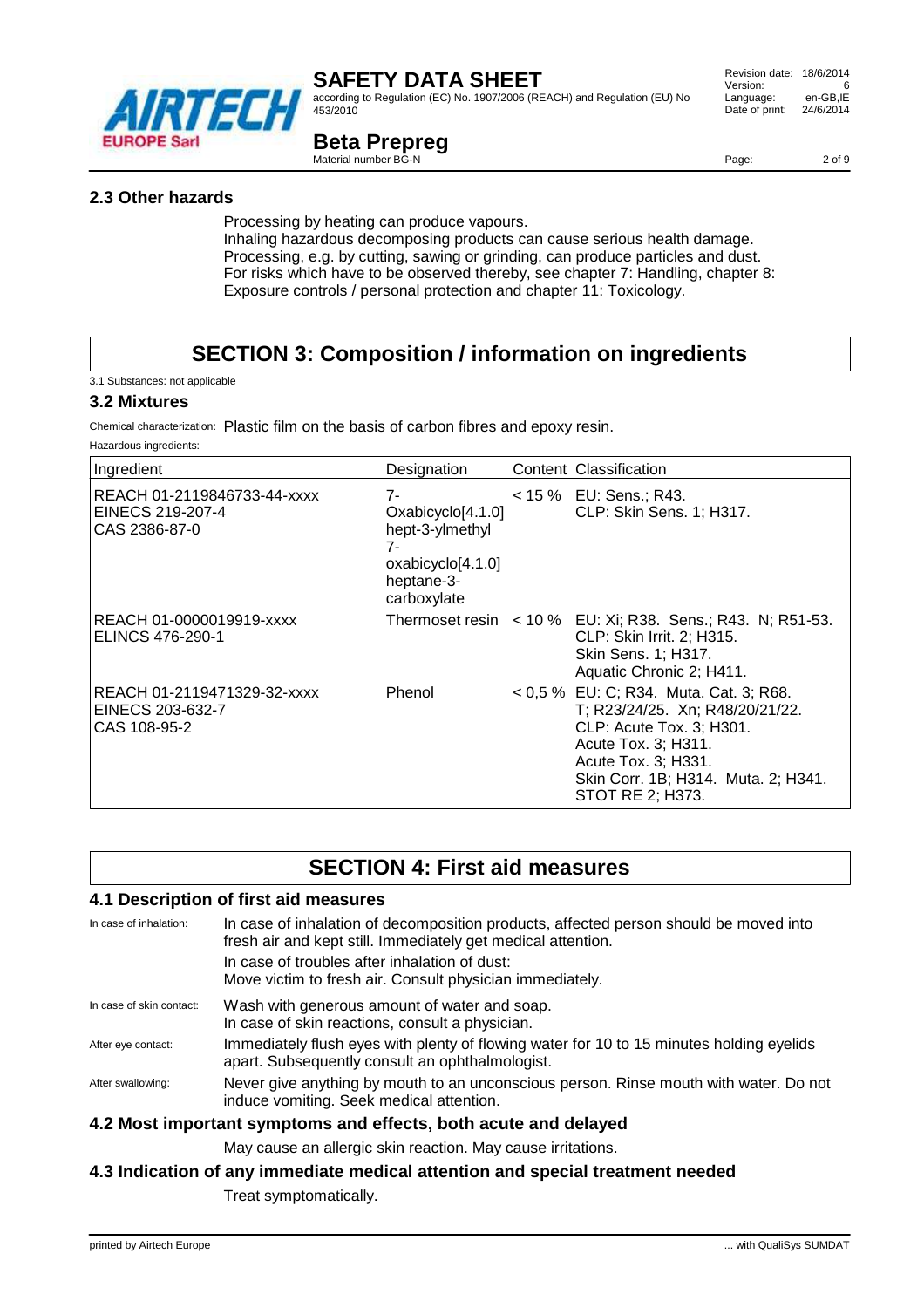

according to Regulation (EC) No. 1907/2006 (REACH) and Regulation (EU) No 453/2010

 Revision date: 18/6/2014 Version: Language: en-GB,IE<br>Date of print: 24/6/2014 Date of print:

## **Beta Prepreg**

Material number BG-N

Page: 3 of 9

# **SECTION 5: Firefighting measures**

#### **5.1 Extinguishing media**

Suitable extinguishing media:

Foam, extinguishing powder, water fog, carbon dioxide.

Extinguishing media which must not be used for safety reasons:

#### Full water jet.

#### **5.2 Special hazards arising from the substance or mixture**

Emits toxic fumes under fire conditions.

In case of fire may be liberated: Nitrogen oxides (NOx), carbon monoxide and carbon dioxide.

### **5.3 Advice for firefighters**

Special protective equipment for firefighters:

Wear a self-contained breathing apparatus and chemical protective clothing.

Additional information: Hazchem-Code: -

Cool endangered containers with water spray and, if possible, remove from danger zone. Use water spray jet to knock down vapours. Do not breathe fumes. Do not allow fire water to penetrate into surface or ground water.

# **SECTION 6: Accidental release measures**

#### **6.1 Personal precautions, protective equipment and emergency procedures**

Avoid contact with skin and eyes. Wear protective equipment. Provide fresh air. In case of development of vapours or dust:

Do not inhale vapours or dust particles. Keep away from unprotected people.

#### **6.2 Environmental precautions**

Do not allow to penetrate into soil, waterbodies or drains. If necessary notify appropriate authorities.

#### **6.3 Methods and material for containment and cleaning up**

Avoid generation of dust. Take up mechanically, placing in appropriate containers for disposal. Final cleaning.

#### **6.4 Reference to other sections**

Refer additionally to section 8 and 13.

## **SECTION 7: Handling and storage**

#### **7.1 Precautions for safe handling**

Advices on safe handling: Provide adequate ventilation, and local exhaust as needed.

Avoid contact with skin and eyes. Avoid generation of dust.

Wear suitable protective clothing and gloves.

When using do not eat, drink or smoke.

Wash hands before breaks and after work.

In case of development of vapours or dust: Do not inhale vapours or dust particles. The use of local exhaust ventilation is recommended.

Precautions against fire and explosion:

Usual measures for fire prevention.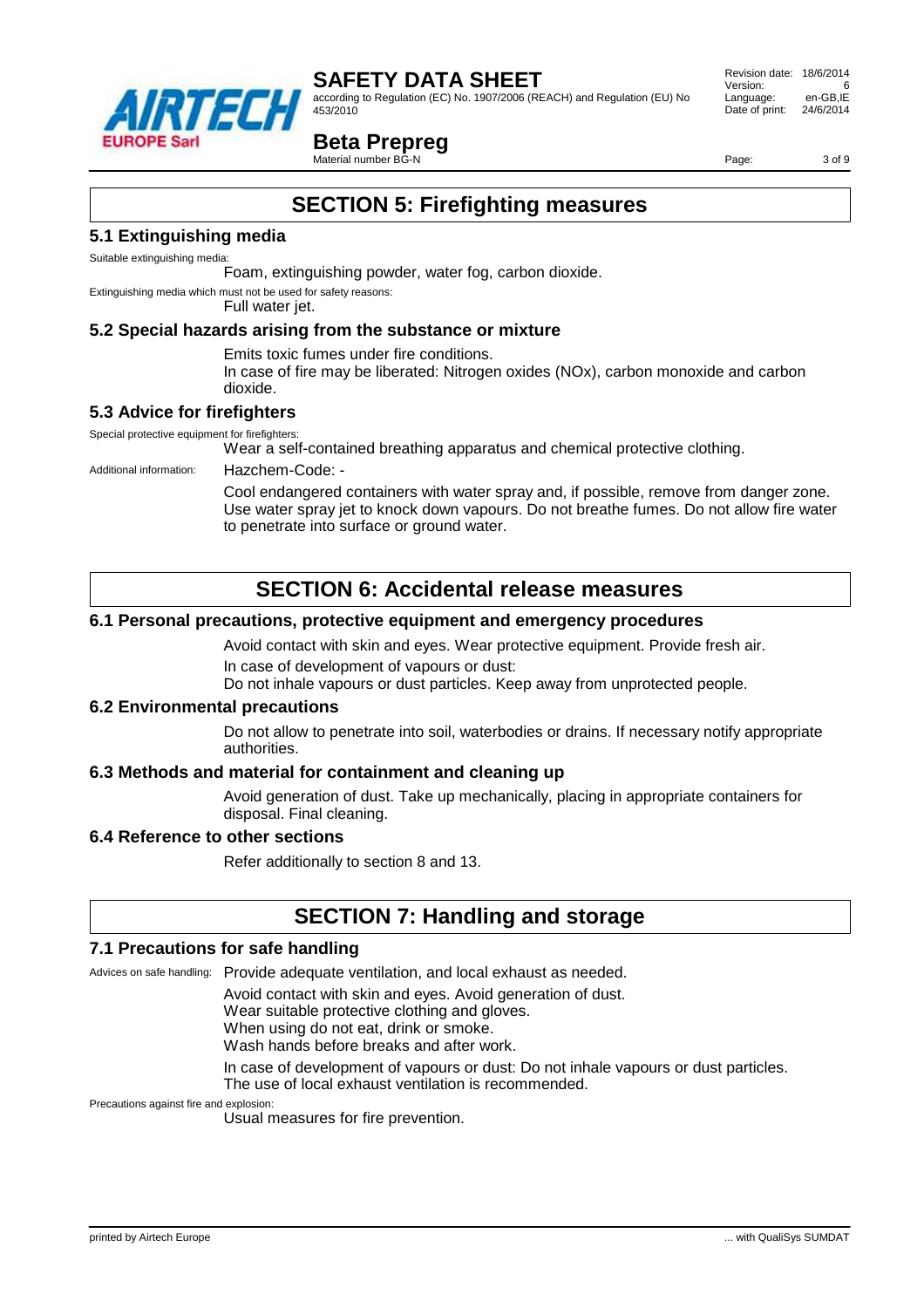according to Regulation (EC) No. 1907/2006 (REACH) and Regulation (EU) No 453/2010

## **Beta Prepreg**

Material number BG-N

**7.2 Conditions for safe storage, including any incompatibilities**

Requirements for storerooms and containers:

Keep container tightly closed in a cool, well-ventilated place. Store in a dry place. Keep away from heat sources, sparks and open flames. Protect from: UV-radiation/sunlight Hints on joint storage: Keep away from food and drinks.

# Storage class: 11 = Combustible solids

#### **7.3 Specific end use(s)**

No information available.

# **SECTION 8: Exposure controls/personal protection**

#### **8.1 Control parameters**

Occupational exposure limit values:

| CAS No.          | Designation | Type                                                                                                                                                    | Limit value                                                                                                                                                                                 |
|------------------|-------------|---------------------------------------------------------------------------------------------------------------------------------------------------------|---------------------------------------------------------------------------------------------------------------------------------------------------------------------------------------------|
| 7440-44-0 Carbon | Fiber       | <b>Great Britain: WEL-TWA</b>                                                                                                                           | 2 fibres / mLMachinemade mineral fibre<br>(excluding refractory ceramic fibres)                                                                                                             |
|                  |             | <b>Great Britain: WEL-TWA</b>                                                                                                                           | 5 mg/m <sup>3</sup><br>Machinemade mineral fibre (excluding<br>refractory ceramic fibres)                                                                                                   |
|                  |             | <b>Great Britain: WEL-TWA</b>                                                                                                                           | Machinemade mineral fibre (excluding<br>refractory ceramic fibres)                                                                                                                          |
|                  |             | Ireland: 8 hours                                                                                                                                        | 1 fibres / mL of airMachinemade mineral fibre<br>(excluding refractory ceramic fibres)                                                                                                      |
|                  |             | Ireland: 8 hours                                                                                                                                        | $5 \text{ mg/m}^3$<br>Machinemade mineral fibre (excluding<br>refractory ceramic fibres)                                                                                                    |
|                  |             | Ireland: 8 hours                                                                                                                                        | Machinemade mineral fibre (excluding<br>refractory ceramic fibres)                                                                                                                          |
| 108-95-2         | Phenol      | Europe: IOELV: STEL<br>Europe: IOELV: TWA<br><b>Great Britain: WEL-STEL</b><br><b>Great Britain: WEL-TWA</b><br>Ireland: 15 minutes<br>Ireland: 8 hours | 16 mg/m <sup>3</sup> ; 4 ppm<br>8 mg/m <sup>3</sup> ; 2 ppm<br>16 mg/m <sup>3</sup> ; 4 ppm<br>7.8 mg/m <sup>3</sup> ; 2 ppm<br>16 mg/m <sup>3</sup> ; 4 ppm<br>8 mg/m <sup>3</sup> ; 2 ppm |

#### **8.2 Exposure controls**

Provide adequate ventilation. In case of development of vapours or dust: The use of local exhaust ventilation is recommended.

#### **Personal protection equipment**

#### **Occupational exposure controls**

| Respiratory protection: | Respiratory protection must be worn whenever the WEL levels have been exceeded.<br>For mechanical processing: Dust mask (Filter P1 according to EN 143).<br>When vapours form: Use combination filter type A-P1 according to EN 14387.        |
|-------------------------|-----------------------------------------------------------------------------------------------------------------------------------------------------------------------------------------------------------------------------------------------|
| Hand protection:        | Protective gloves according to EN 374.<br>Glove material: Nitrile rubber (0.4 mm).                                                                                                                                                            |
|                         | For mechanical processing:<br>Combination Protective gloves against mechanical risks according to EN 388 / Use<br>protective gloves when handling hot molten mass. (according to EN 407) /<br>Chemically resistant gloves according to EN 374 |
|                         | Observe glove manufacturer's instructions concerning penetrability and breakthrough time.                                                                                                                                                     |
| Eye protection:         | Tightly sealed goggles according to EN 166.                                                                                                                                                                                                   |

Page: 4 of 9

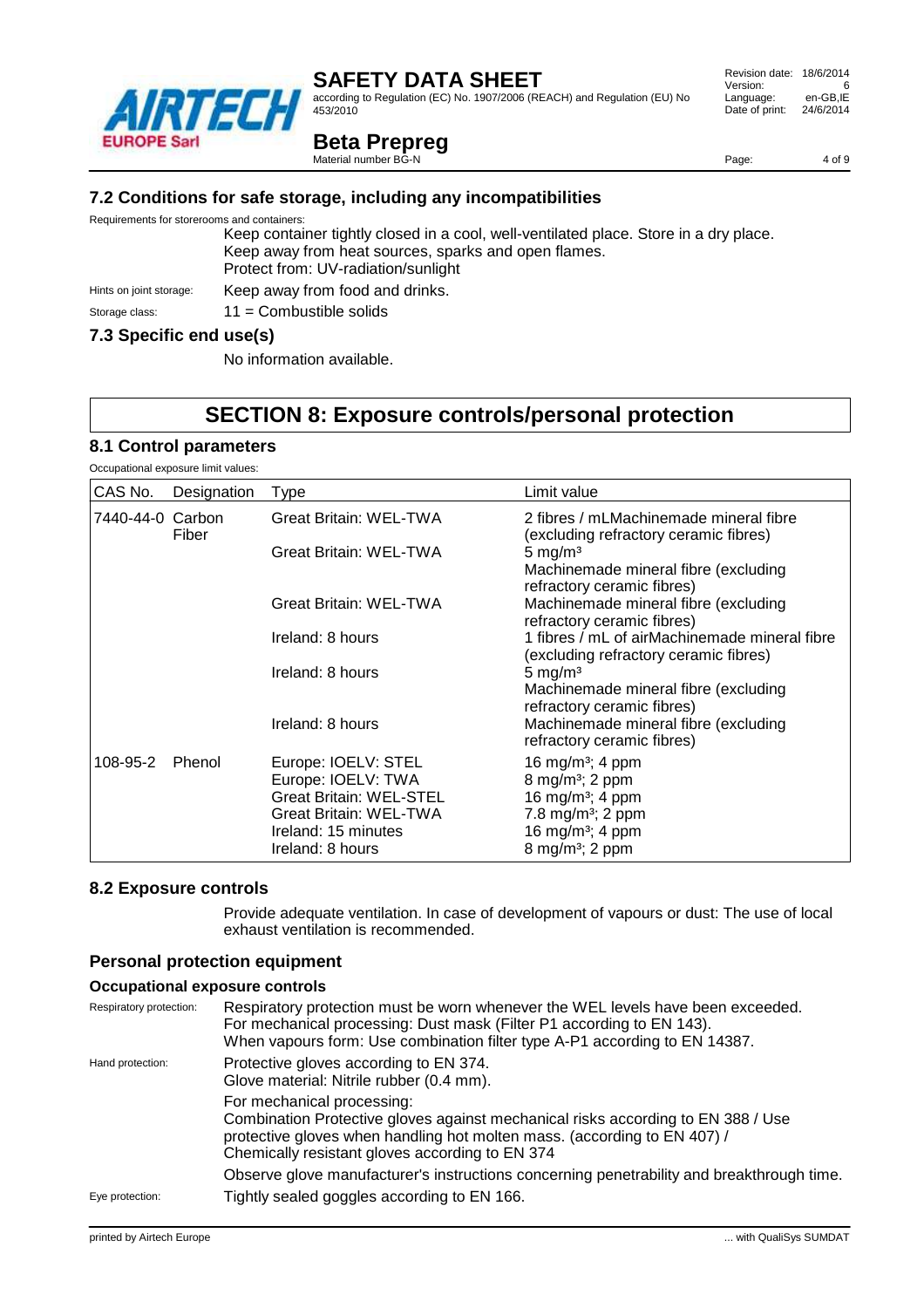

according to Regulation (EC) No. 1907/2006 (REACH) and Regulation (EU) No 453/2010

#### Revision date: 18/6/2014 Version: 6<br>Language: en-GB.IE Language: Date of print: 24/6/2014

Page: 5 of 9

# **Beta Prepreg**

Material number BG-N

Body protection: Wear suitable protective clothing.

General protection and hygiene measures:

Avoid contact with skin and eyes. Change contaminated clothing. Avoid generation of dust. Have eye wash bottle or eye rinse ready at work place. When using do not eat, drink or smoke. Wash hands before breaks and after work.

resin)

In case of development of vapours or dust:

Do not inhale vapours or dust particles.

Fibres/dust:

Avoid rubbing. Fibers may penetrate deeper into the skin by rubbing. Remove fibres from working clothes using a vacuum cleaner.

# **SECTION 9: Physical and chemical properties**

#### **9.1 Information on basic physical and chemical properties**

| Appearance:                              | Physical state: solid<br>Colour: black (with yellowish |
|------------------------------------------|--------------------------------------------------------|
| Odour:                                   | weak                                                   |
| Odour threshold:                         | no data available                                      |
| pH value:                                | no data available                                      |
| Melting point/freezing point:            | no data available                                      |
| Initial boiling point and boiling range: | no data available                                      |
| Flash point/flash point range:           | no data available                                      |
| Evaporation rate:                        | no data available                                      |
| Flammability:                            | no data available                                      |
| Explosive properties:                    | no data available                                      |
| Explosion limits:                        | no data available                                      |
|                                          | no data available                                      |
| Vapour pressure:                         | no data available                                      |
| Vapour density:                          | no data available                                      |
| Density:                                 | no data available                                      |
| Water solubility:                        | almost insoluble                                       |
| Partition coefficient: n-octanol/water:  | no data available                                      |
| Auto-ignition temperature:               | no data available                                      |
| Thermal decomposition:                   | no data available                                      |
| Viscosity, dynamic:                      | no data available                                      |
| Explosive properties:                    | no data available                                      |
| Oxidizing characteristics:               | no data available                                      |
|                                          |                                                        |

## **9.2 Other information**

Additional information: no data available

# **SECTION 10: Stability and reactivity**

### **10.1 Reactivity**

Refer to section: Possibility of hazardous reactions.

### **10.2 Chemical stability**

Stable under recommended storage conditions.

### **10.3 Possibility of hazardous reactions**

Hazardous polymerisation: May occur.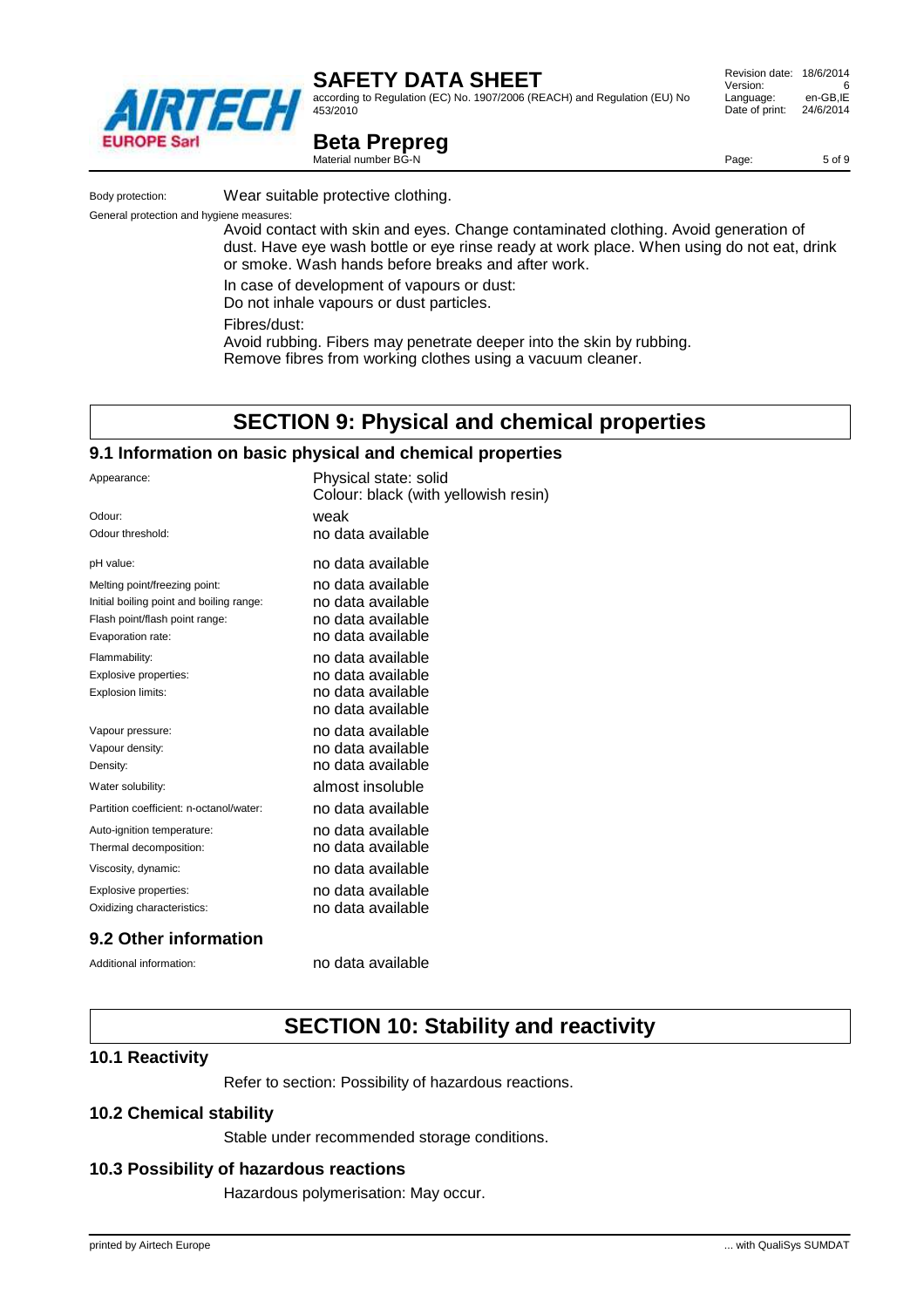according to Regulation (EC) No. 1907/2006 (REACH) and Regulation (EU) No 453/2010

# **Beta Prepreg**

Material number BG-N

## **10.4 Conditions to avoid**

Excessive heating. Avoid generation of dust. Protect from: UV-radiation/sunlight

### **10.5 Incompatible materials**

no data available

#### **10.6 Hazardous decomposition products**

Emits toxic fumes under fire conditions.

In case of fire may be liberated: Nitrogen oxides (NOx), carbon monoxide and carbon dioxide.

Thermal decomposition: no data available

# **SECTION 11: Toxicological information**

## **11.1 Information on toxicological effects**

| Toxicological effects: | Acute toxicity (oral): Lack of data.                                                                                                                                                                                                  |
|------------------------|---------------------------------------------------------------------------------------------------------------------------------------------------------------------------------------------------------------------------------------|
|                        | Acute toxicity (dermal): Lack of data.                                                                                                                                                                                                |
|                        | Acute toxicity (inhalative): Lack of data.                                                                                                                                                                                            |
|                        | Skin corrosion/irritation: Lack of data.                                                                                                                                                                                              |
|                        | Eye damage/irritation: Lack of data.                                                                                                                                                                                                  |
|                        | Sensitisation to the respiratory tract: Lack of data.                                                                                                                                                                                 |
|                        | Skin sensitisation: Skin Sens. 1; H317 = May cause an allergic skin reaction.                                                                                                                                                         |
|                        | Germ cell mutagenicity/Genotoxicity: Lack of data.                                                                                                                                                                                    |
|                        | Carcinogenicity: Lack of data.                                                                                                                                                                                                        |
|                        | Reproductive toxicity: Lack of data.                                                                                                                                                                                                  |
|                        | Effects on or via lactation: Lack of data.                                                                                                                                                                                            |
|                        | Specific target organ toxicity (single exposure): Lack of data.                                                                                                                                                                       |
|                        | Specific target organ toxicity (repeated exposure): Lack of data.                                                                                                                                                                     |
|                        | Aspiration hazard: Lack of data.                                                                                                                                                                                                      |
| Other information:     | Fibres and dust:                                                                                                                                                                                                                      |
|                        | Causes temporarily: Skin irritation, mucous membrane irritation, eye irritations.                                                                                                                                                     |
|                        | During mechanical processing the following substances may be formed in traces:<br>WHO-fibres.                                                                                                                                         |
|                        | Definition WHO-fibres: length (L) > 5 µm and diameter (D) < 3 µm and L:D > 3:1<br>Classification WHO-fibres: Causes concern for man owing to possible carcinogenic<br>effects. Should be regarded as if they are carcinogenic to man. |
|                        | Information about Thermoset resin:                                                                                                                                                                                                    |
|                        | LD50, rat (oral): >5000 mg/kg (OECD 423).<br>LD50, rat (dermal): > 2000 mg/kg (OECD 402).                                                                                                                                             |
|                        | Mutagenicity (in-vitro):                                                                                                                                                                                                              |
|                        | Gene-mutations mammalian cells: positive (OECD 476).<br>Bacterial mutagenicity: positive (Ames test, OECD 471).                                                                                                                       |
|                        | Information about Phenol:<br>LD50, rat (oral): >340 mg/kg (OECD 401).<br>LD50, rat (dermal): 660 mg/kg (OECD 402).<br>LD50, rat (inhalative): 900 mg/m <sup>3</sup> /8h.                                                              |
|                        | Mutagenicity (in-vitro):<br>Chromosomal aberrations: positive.                                                                                                                                                                        |



 Revision date: 18/6/2014 Version: 6<br>Language: en-GB.IE Language: Date of print: 24/6/2014

Page: 6 of 9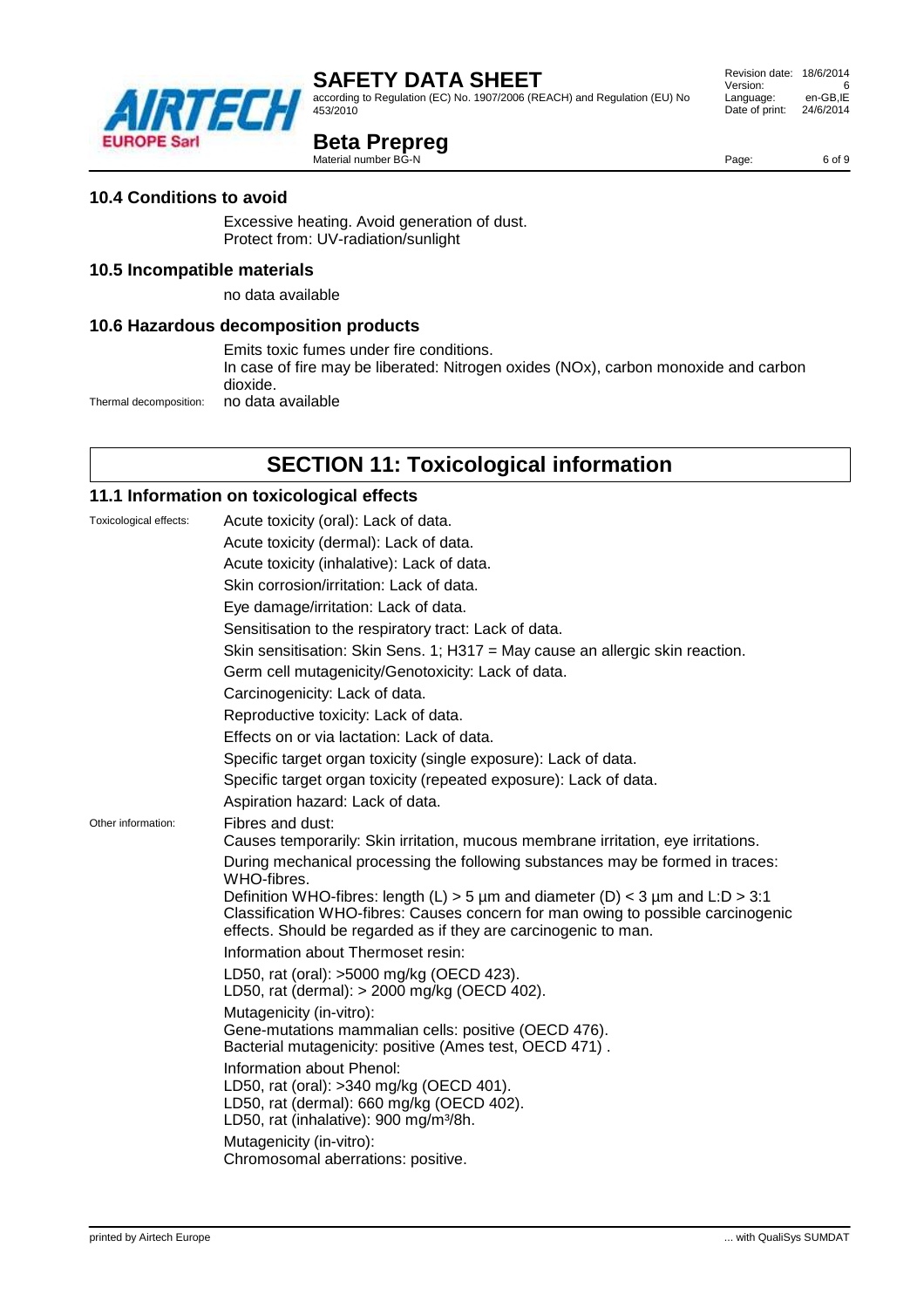

according to Regulation (EC) No. 1907/2006 (REACH) and Regulation (EU) No 453/2010

#### Revision date: 18/6/2014 Version: 6<br>Language: en-GB.IE Language: Date of print: 24/6/2014

## **Beta Prepreg**

Material number BG-N

Page: 7 of 9

#### **Symptoms**

In case of inhalation:

Inhaling hazardous decomposing products can cause serious health damage. After contact with skin: The melted product can cause severe burns.

# **SECTION 12: Ecological information**

### **12.1 Toxicity**

Aquatic toxicity: Harmful to aquatic organisms, may cause long-term adverse effects in the aquatic environment. Information about Thermoset resin: Daphnia toxicity: EC50 Daphnia magna (Big water flea): 1.3 mg/L/48 h (OECD 202). Algae toxicity: NOEC Pseudokirchneriella subcapitata (green algae): 2.8 - 5.3 mg/L/72 h (OECD 201). Information about 7-Oxabicyclo[4.1.0]hept-3-ylmethyl 7-oxabicyclo[4.1.0]heptane-3-carboxylate: Daphnia toxicity: EC50 Daphnia magna (Big water flea): 40 mg/L/48 h (OECD 202). Algae toxicity: EC50 Pseudokirchneriella subcapitata (green algae): 90 mg/L/72 h (OECD 201). Fish toxicity: EC50 Oncorhynchus mykiss: 24 mg/L/96 h (OECD 203).

#### **12.2. Persistence and degradability**

Further details: **Biodegradation: Product is not readily biodegradable.** 

Information about 7-Oxabicyclo[4.1.0]hept-3-ylmethyl 7-oxabicyclo[4.1.0]heptane-3-carboxylate: 71%/28d, failing 10-d window (OECD 301 B).

#### **12.3 Bioaccumulative potential**

Partition coefficient: n-octanol/water:

no data available

### **12.4 Mobility in soil**

no data available

#### **12.5 Results of PBT and vPvB assessment**

no data available

#### **12.6 Other adverse effects**

General information: Discharge into the environment must be avoided.

# **SECTION 13: Disposal considerations**

#### **13.1 Waste treatment methods**

#### **Product**

Waste key number:  $070214*$  = Wastes from additives containing dangerous substances. \* = Evidence for disposal must be provided. Recommendation: Dispose of waste according to applicable legislation.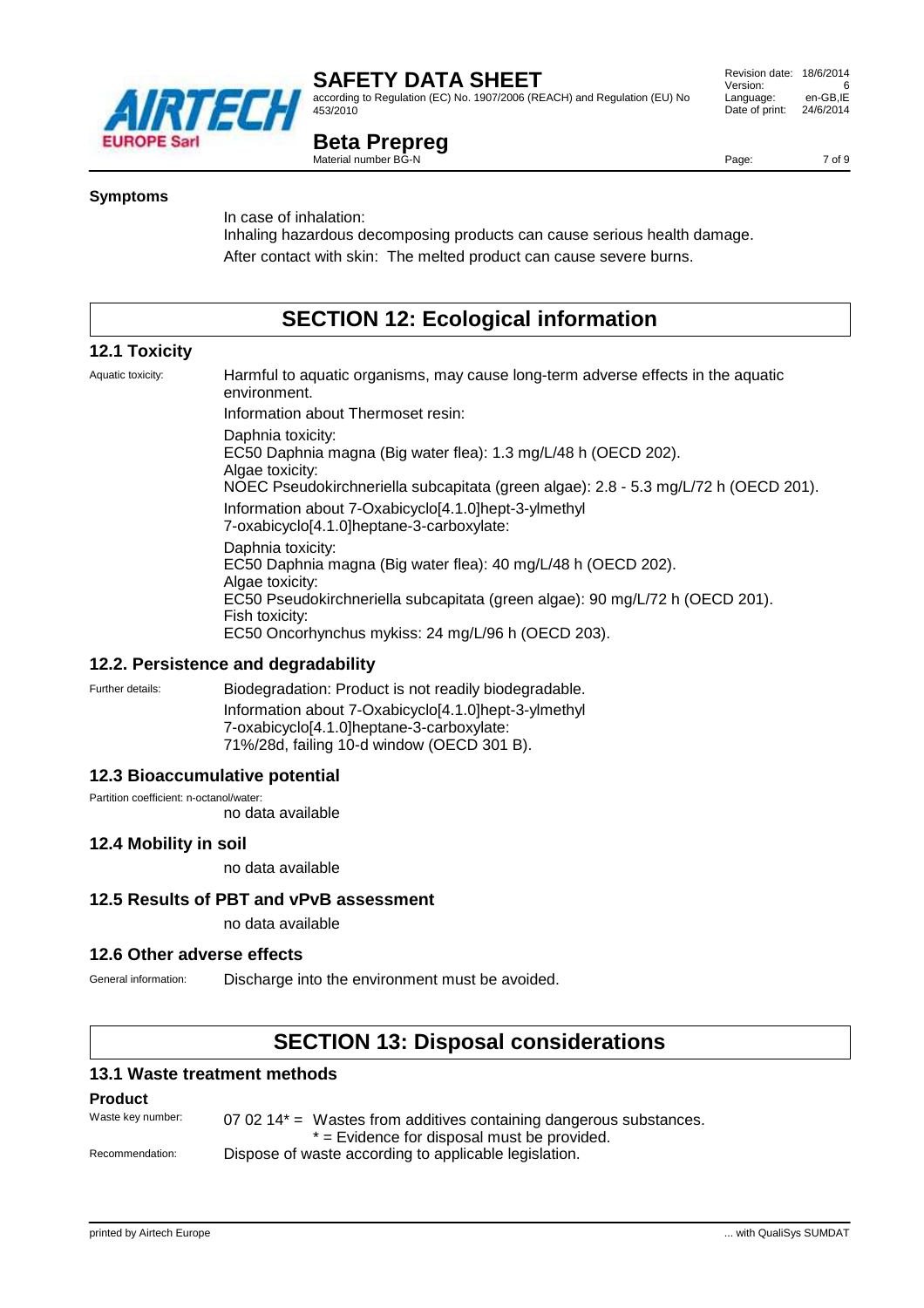according to Regulation (EC) No. 1907/2006 (REACH) and Regulation (EU) No 453/2010

## **Beta Prepreg**

Material number BG-N

#### **Contaminated packaging**

Recommendation: Dispose of waste according to applicable legislation. Non-contaminated packages may be recycled.

# **SECTION 14: Transport information**

#### **14.1 UN number**

ADR/RID, IMDG, IATA: not applicable

#### **14.2 UN proper shipping name**

ADR/RID, IMDG, IATA: Not restricted

#### **14.3 Transport hazard class(es)**

ADR/RID, IMDG, IATA: not applicable

#### **14.4 Packing group**

ADR/RID, IMDG, IATA: not applicable

#### **14.5 Environmental hazards**

Marine pollutant: No

#### **14.6 Special precautions for user**

No dangerous good in sense of these transport regulations.

#### **14.7 Transport in bulk according to Annex II of MARPOL 73/78 and the IBC Code**

no data available

# **SECTION 15: Regulatory information**

#### **15.1 Safety, health and environmental regulations/legislation specific for the substance or mixture**

#### **National regulations - Great Britain**

Hazchem-Code:

#### **National regulations - EC member states**

Volatile organic compounds (VOC): 0 % by weight

#### **National regulations - USA**





NFPA Hazard Rating: Health: 1 (Slight) Fire: 1 (Slight) Reactivity: 0 (Minimal) HMIS Version III Rating: Health: 1 (Slight) Flammability: 1 (Slight) Physical Hazard: 0 (Minimal) Personal Protection:  $X =$  Consult your supervisor



### **15.2 Chemical Safety Assessment**

For this mixture a chemical safety assessment is not required.



Page: 8 of 9

756 **FUROPE Sarl**